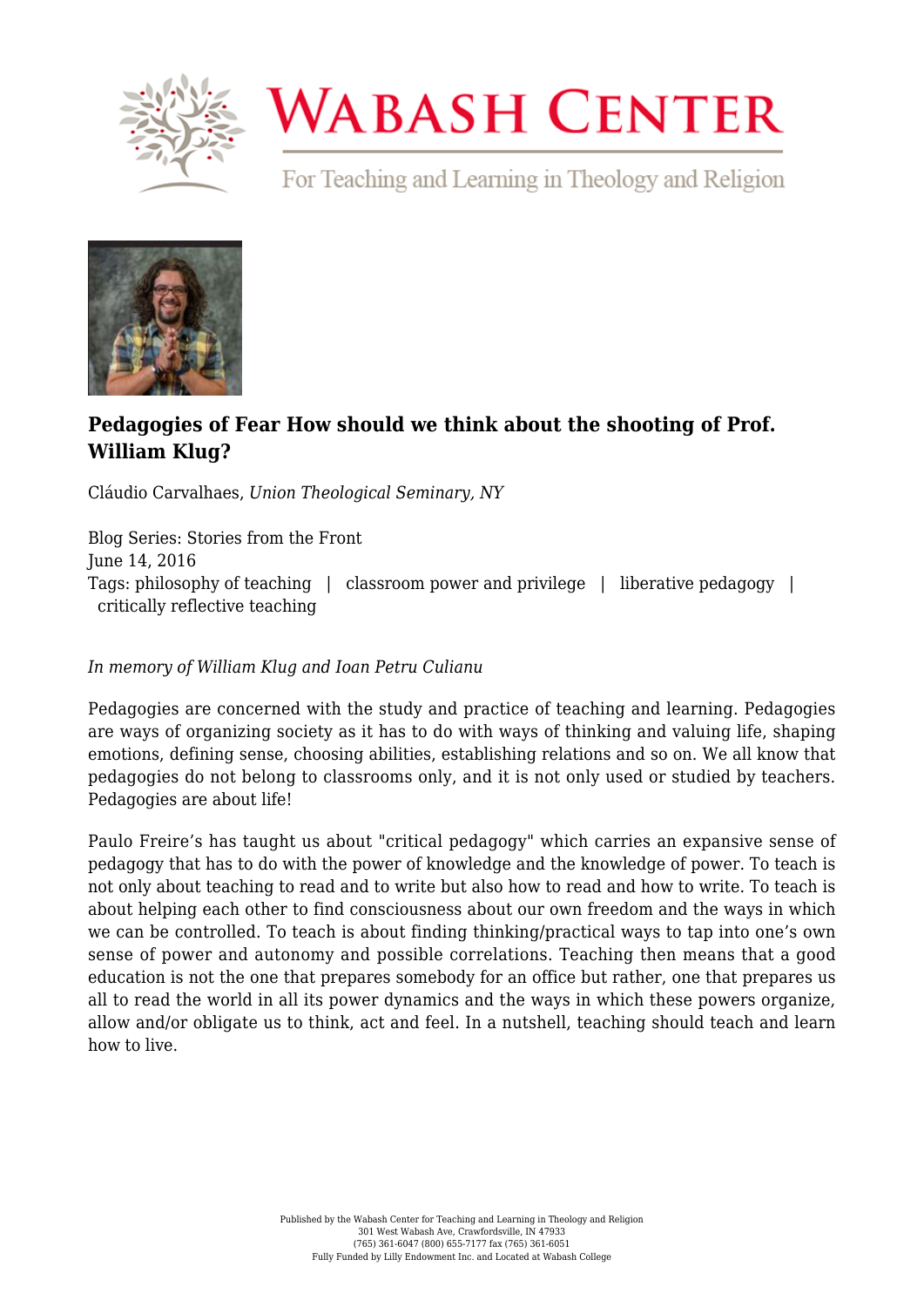All of this is but a preface for us to ask: how shall we think about the shooting of Prof. William Klug, associate professor of mechanical and aerospace engineering at University of California at Los Angeles (UCLA). How are we to understand this tragic event? As a way of looking at it more closely, I want to point out how his unfortunate death can tell us some things about pedagogies of fear that are so alive today. Underneath Prof. Klug's death, we can see at least a couple of things that were not present in the reporting of the news for obvious reasons: gun control and mental health issues.

Gun control in this country is framed in ways that makes it impossible for any discussion. It doesn't matter the tragic numbers, the results of rippled violence across the country, the ongoing shootings everywhere and so on. All that is said is that if we put any form of restriction to gun control we are infringing on the Second Amendment. The need for no gun control feeds on several issues that spans from the huge economic corporate aspect of it to the individual sense of power and supposedly freedom one can have by holding a gun. From any point we take, there is one central feeling surrounding guns: fear. Fears that produce fear and respond with fear. The one who holds a gun is fearful of something, real or imaginary, and the one in front of a gun is fearful of something too. Fear has plasticity and through cases of gun violence all around, from the death of Prof. Klug to the shooting of someone at a traffic light we are all scared of what is around us. Interesting enough, while the middle class and upper class do not fear the rampant numbers of shooting and killing in poor neighborhoods all across this country because they are not affected by it, middle class fears encourage and enable this arms race.

But not only that. We just witnessed another mass murder at the Pulse nightclub in Florida with 50 people dead and 53 injured. It is one of the worst in U.S. history. This event is a result of a powerful combustive coalition of several forms, we could say pedagogies, of fear: homophobia and misogyny, domestic abuse, political propaganda, racial and gender hatred, possibly religious influences and easy gun access. The news covering of the event will surely place the cause of it on ISIS or conflating it with Islam so they can avoid naming what really makes it all possible. Again, Islamophobia will be the social fear to be felt.

Fears breed fears and fear becomes one of the major organizing emotion of our political life. Since guns are everywhere, anywhere in this country can become a deadly place, including the school. The classroom, the teacher's study, the cafeteria, or any other place inside of the school can be a deadly place. Prof Klug's study was just one of these places and he is a victim not only of his killer (who also killed himself) but a victim of a larger political atmosphere of fear. The result of this widespread violence makes us cringe and fear about our own lives all the time. Institutional fears are also everywhere breathing fearful relations anywhere we go. In Christian historical churches the fear is present. In schools fear is everywhere so schools are becoming gated communities as well. Even to go to a chapel service in several seminaries now one needs to ask permission. And we are getting used to it: the middle-upper class modern life nowadays is about going from one gated community to another. But there is no safe place for anyone. Our open society is being closed, one gun at a time.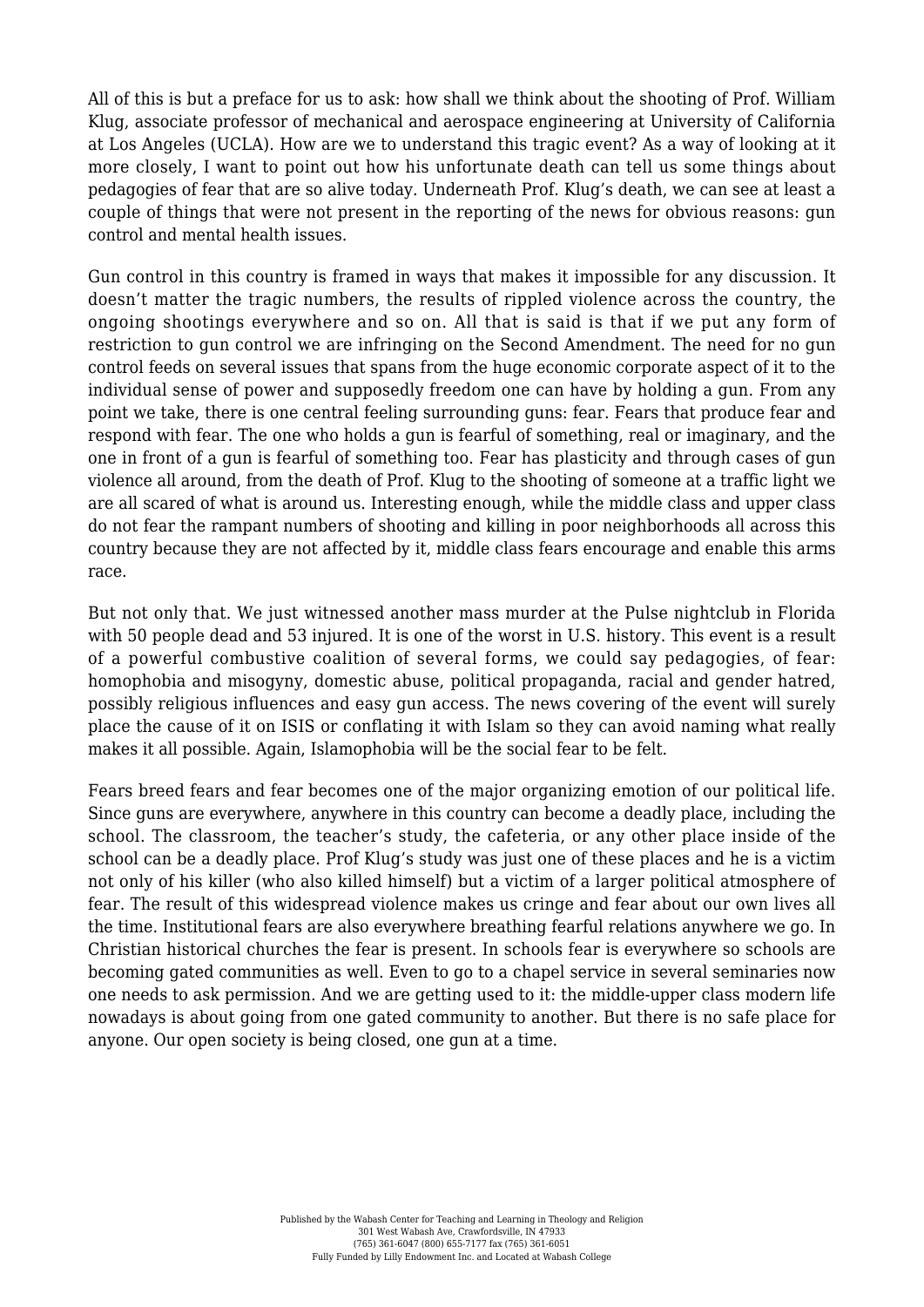But this violence is not only about guns. Governments are sources of violence as well and they know how to keep social conditions underfunded, creating weary circumstances for people to live. By spreading uncertainties and abandonment hidden by a rhetoric of care, widespread budget cutting in states and cities, always for the sake of "austerity," which is a political way to shift money to the rich, restricting life from many people in order to warrant the enjoyment of life for very few. This "there is no other way" measures depletes mostly impoverished communities from basic need social services. Help with housing, electric bills, food, and health for the poor are more and more what they don't have.

Our modern life is often maddening and to survive nowadays is not easy, especially when we don't have structures to help us cope with hard situations. No wonder depression is one of the plagues of our time. Fear is to be found everywhere, from national or international news to personal relationships, from losing the power of income to rampant social inequality. The combination of societal high demands of success and material possession, with lack of sources and opportunities, and immense lack of social resources, creates a combustive fuel that can create very dangerous consequences.

We have only one refuge: to fail and fail miserably with all the *blame* to be placed exclusively on the individual and not on the government and its violence against its own people. Schools are part of this scheme of things as well. Instead of an education that works to level the inequality of our students and communities, we have given ourselves to the educational regime of meritocracy where we look only at the arrival line and not to the conditions of the possibilities that made the outcomes predictable. Also, the loss of our ability to think, to desire and to basically react, takes away from us a critical mind that can name the long history of racism, takes away the strength to fight against it all. Thus, the lack of support of mental health associated with lack of pedagogies of freedom, social conditions of dignity and so on, only serves to drop us at the side of the road, where we have to deal with the idiosyncrasies of our own lives. In that place, our reaction to the killer of Prof. Klug will be: "I didn't see anything wrong coming from him."

Our modern state society has learned very well the tactics of pedagogies of fear. The deadly association of the elite classes ruling the political arena can only produce a state where everybody must fear. Their ideology is basic and powerful: the elites control the media and the corridors of the Congress, which allows them to manipulate the law and the money. Moreover, with the media controlled, information is manipulated, truth hidden, and forms of meanings created as to protect the powers and embellish them with an appearance of real concern for people. Our modern state controls not only our taxes but also, how we see, perceive and engage the world. Not only *how* but also *what* and for *how long*. With this combination of power apparatus, they control the means of production and with the money of the people they empower themselves, save bankers, support wars and control the world while they control the very possibilities of what life is all about. As Pierre Clastres says, the state serves to maintain class differences.

Moreover, the pedagogies of fear are expansive and malleable. Using the law to rule for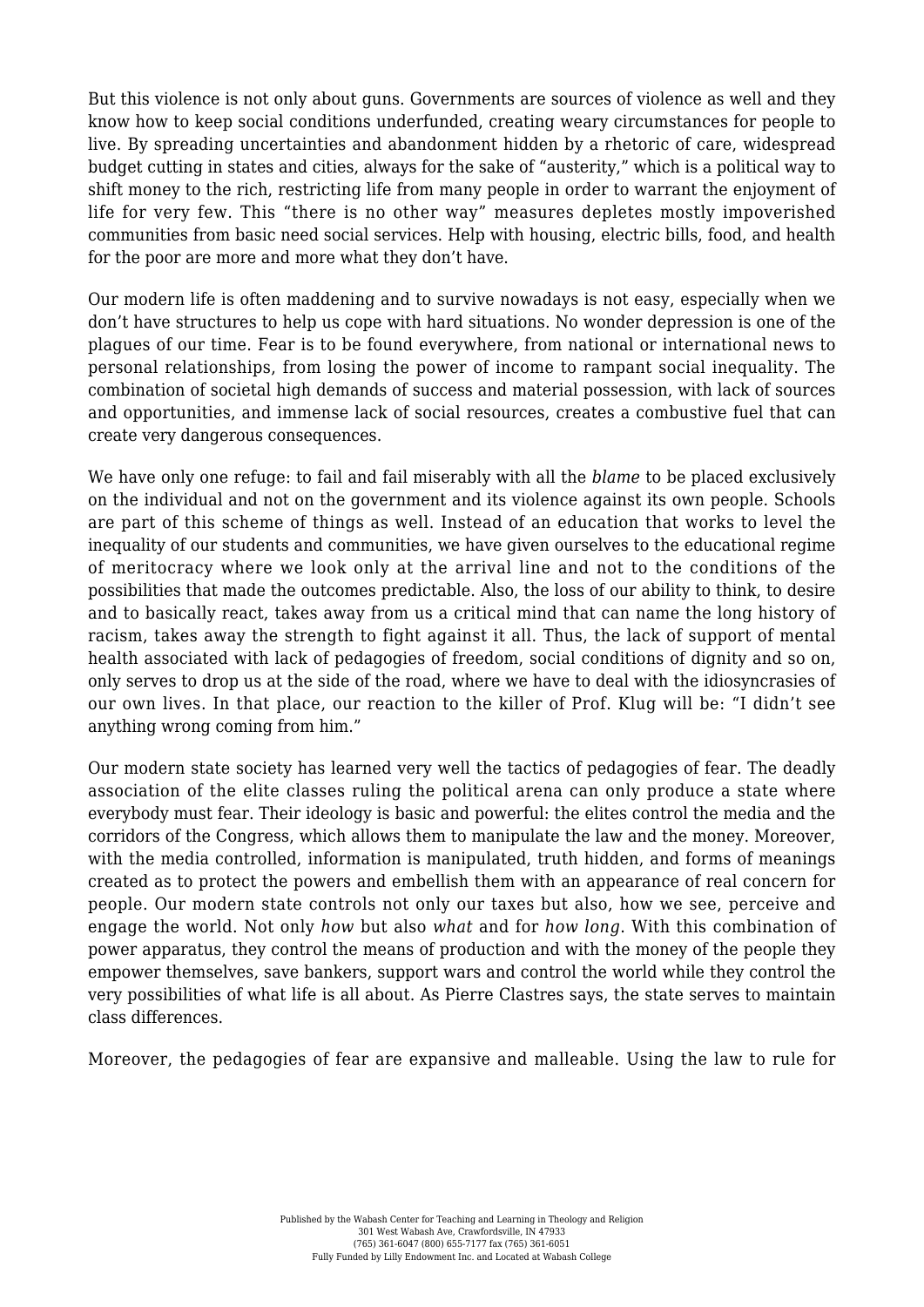themselves and the police to protect them against the people, the *soft* scenery of George Orwell's 1984 grows all around us with the major feeling of our modern life: **fear**. The feeling of fear can save us or it can be deadly as well. When deadly, fear is the awareness of the possible destitution of ourselves in some way or entirely. So we can become paralyzed and don't fight for our rights! When the 2008 economic crises happens, no CEO or banker leading those financial institutions was put in prison (instead they received financial bonuses) while hundreds of protesters were thrown in jail. Criminalizing social organizations of protest spreads fear of fighting for what is just and right. With our economic and workers rights being slowly and surely taken away from all of us, with the consequent denial of our full dignity as human beings, we also suffer intertwined forms of symbolic and real punishment if we protest about injustices.

But those who control the pedagogies of fear know that the best way to reinforce fear is when someone who fears responds with another form of fear. When we are fearful we instinctively search for places to hide and people to protect us. It is when the government becomes our refugee that the state has the chance to show us why we need the state and the police. Flooding the UCLA building with hundreds of police officers after the death of Prof. Klug, the state gives us the sense that they are there to protect us, which serves to confirm that the increased budget on police and militarism is indeed very necessary, even if at the expense of education, health or other social care demand. However, the state is really more interested in policing us than protecting us, otherwise social policies of care, protection and support for people would be fostered and not cut. Pedagogies of freedom can counter pedagogies of fear.

The death of that precious teacher cannot be redeemed. But perhaps it can help us, teachers, to see our larger world under ideological domination. Perhaps it can help us see how this death shows the ways in which we are all caught up in pedagogical systems of fear that perpetuates insecurity. In this atmosphere of fear, we are not clearly told but are softly encouraged to *learn* and *relearn* to fear without knowing that it is fear. We are supposed to *think* in terms that are insular to our own fields in order to protect ourselves. We are supposed to *reflect* only upon what is given to us and by people who think like us. And we are also expected to *evaluate* violence as isolated cases often disassociated from the massive strategy of pedagogies of fear. These pedagogies are used to slowly make us think that these kinds of violence are unfortunately normalized forms of attack that we need to respond locally, without ever properly responding to it socially, hoping it will never happen to us.

Fear has many tricky names and social processes. We fear that an "outside attack" can come inside of the school. But we fear the inside of institutions and what it can do to us as well. We are taught to fear relations with students, faculty, board, deans and so on. The board, also fearful, tries to navigate the market, and whispers that uncertainties are everywhere. We fear speaking up! We fear saying what we believe. We fear doing something that is a little off the norm. We fear writing some things. We fear retaliation. We fear the disenfranchising of our programs of ideas. We fear losing our jobs. We fear not keeping our dean or president happy. We fear saying something wrong. We fear standing with the wrong group. We fear not to have